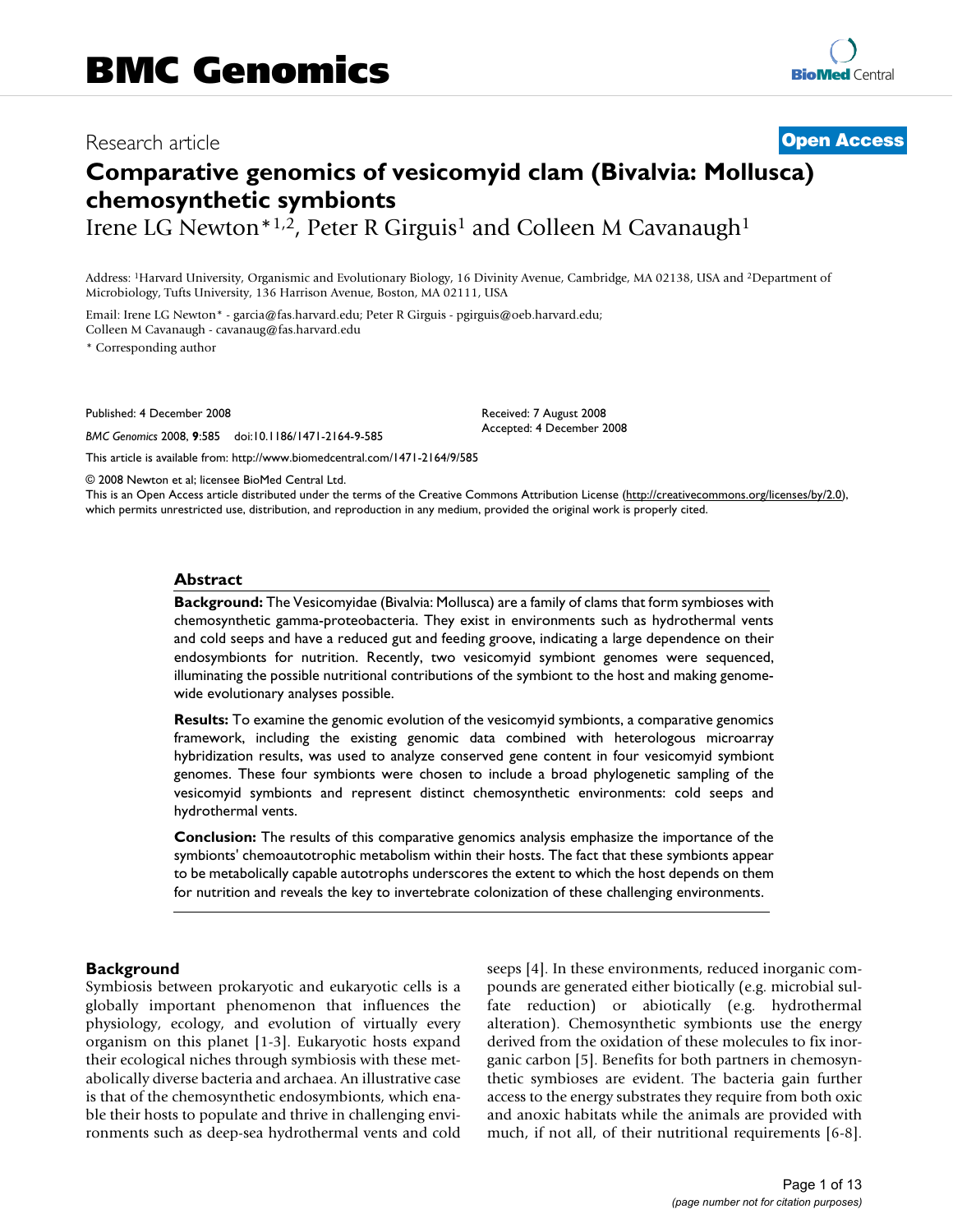The intimate structural and metabolic coupling often found in chemosynthetic symbioses underscores the importance of these relationships to host survival.

The vesicomyid clams are one of the better studied chemosynthetic symbioses and exist at hydrothermal vents, hydrocarbon seeps, and other chemically reduced environments. They are also relatively young as a group, as vesicomyid fossils date the formation of the symbiosis to the Cretaceous, between 50–100 Ma ago [9]. These clams have a greatly reduced gut and feeding groove [10] and, based on isotopic evidence, are thought to depend almost entirely on their endosymbionts for their carbon [11-13]. With respect to the animal host, the association is essential – no living vesicomyids have been found devoid of symbionts. Furthermore, these symbionts have not yet been found outside the host, have never been cultured in the laboratory, and are thought to be predominantly maternally transmitted each generation via the egg [14- 16].

Previous studies of other bacterial symbionts suggest that symbiont transmission strategy is a predominant factor governing nutritional symbiont genome evolution. Bacterial symbionts transferred to the next host generation via the egg (vertical transmission) experience population bottlenecks upon transmission and few opportunities for recombination [17]. Because of the underlying deletion bias in bacterial genome evolution, and the limited amount of gene flow available to these symbionts, their genomes are minimized. For example, the genomes of the vertically transmitted, mutualistic insect endosymbionts *Buchnera*, *Baumannia*, *Blochmannia*, and *Wigglesworthia* are all reduced in size and content [18-21], exhibiting few chromosomal rearrangements, or horizontal gene transfer events [22-25]. However, these insect nutritional symbionts retain the genomic repetoire needed to provide key metabolic intermediates, vitamins, and amino acids often missing from their hosts' specialized diets [26], suggesting that host nutritional needs might select for retention of specific biosynthetic pathways. Conversely, those pathways redundant with host capabilities or nutrition are often lost completely [26]. In contrast to the strictly vertically transmitted symbionts, those that undergo occasional environmental or horizontal transmission (lateral acquisition) tend to have slightly larger genomes that exhibit evidence of recombination. For example, *Wolbachia pipientis*, the ubiquitous insect reproductive parasite, may be laterally transmitted [27,28], and their genomes are littered with mobile genetic elements, prophages and harbor clear evidence of past recombination events [29,30].

It must be noted, however, that transmission strategy for many symbionts cannot be distinctly or clearly demarcated; depending on the association, symbionts are perpetuated via a spectrum from strict vertical transmission to lateral acquisition. The insect reproductive parasites (such as *Wolbachia* and CFBs) are vertically transmitted but occasionally laterally acquired. Indeed, there is also some phylogenetic evidence, in the form of incongruent host and symbiont trees, against strict vertical transmission of the vesicomyid symbionts [31]. More recently, two different strains of the vesicomyid symbionts have been found within the same host, corroborating the lateral acquisition hypothesis suggested by the phylogenetic evidence above [32]. However, the vesicomyid symbionts are found in host primary oocytes [15,16] and their genomes are reduced, and exhibit a high A+T content [33,34], suggesting that although occasional lateral transmission may occur, the predominant transmission strategy used by the vesicomyids is vertical.

This mixed transmission strategy suggested for the vesicomyid symbionts has the potential to influence the genomic evolution of these bacteria. Research on the comparative evolutionary genomics of insect symbionts [18,19,21,35,36] suggests that symbionts with strictly vertical transmission strategies would lose genetic material redundant with host capabilities and retain metabolic pathways necessary for host survival. Occasional lateral transmission might offer the opportunity for recombination and horizontal gene transfer, possibly mitigating the negative effects associated with a reduction in population size. Indeed, some evidence of recombination has been found in the vesicomyid symbiont genomes, suggesting that genomic evolution of these bacteria may not be as straightforward as in strictly vertically transmitted symbionts [32].

We chose a comparative framework, utilizing both genomic and heterologous microarray data, to investigate genome evolution in the vesicomyid chemosynthetic symbionts. The genomes of the two fully sequenced vesicomyid symbionts, *Ruthia magnifica*, isolated from hydrothermal vents, and *Vesicomyosocious okutanii*, isolated from cold seeps [33,34] were compared to each other and to that of *Thiomicrospira crunogena*, a free-living chemoautotroph isolated from hydrothermal vents and the closest sequenced relative of the vesicomyid symbionts [37,38]. The availability of sequenced vesicomyid symbiont genomic data allowed us to develop microarrays for genome-scale analyses of conserved gene content in other vesicomyid symbionts. Indeed, the great amount of genetic conservation and synteny between the two sequenced vesicomyid symbiont genomes [39] suggests that the use of cross-species microarrays in the vesicomyid symbionts may be particularly informative. Affymetrix microarrays based on the *R. magnifica* genome were constructed and hybridized to genomic DNA from two other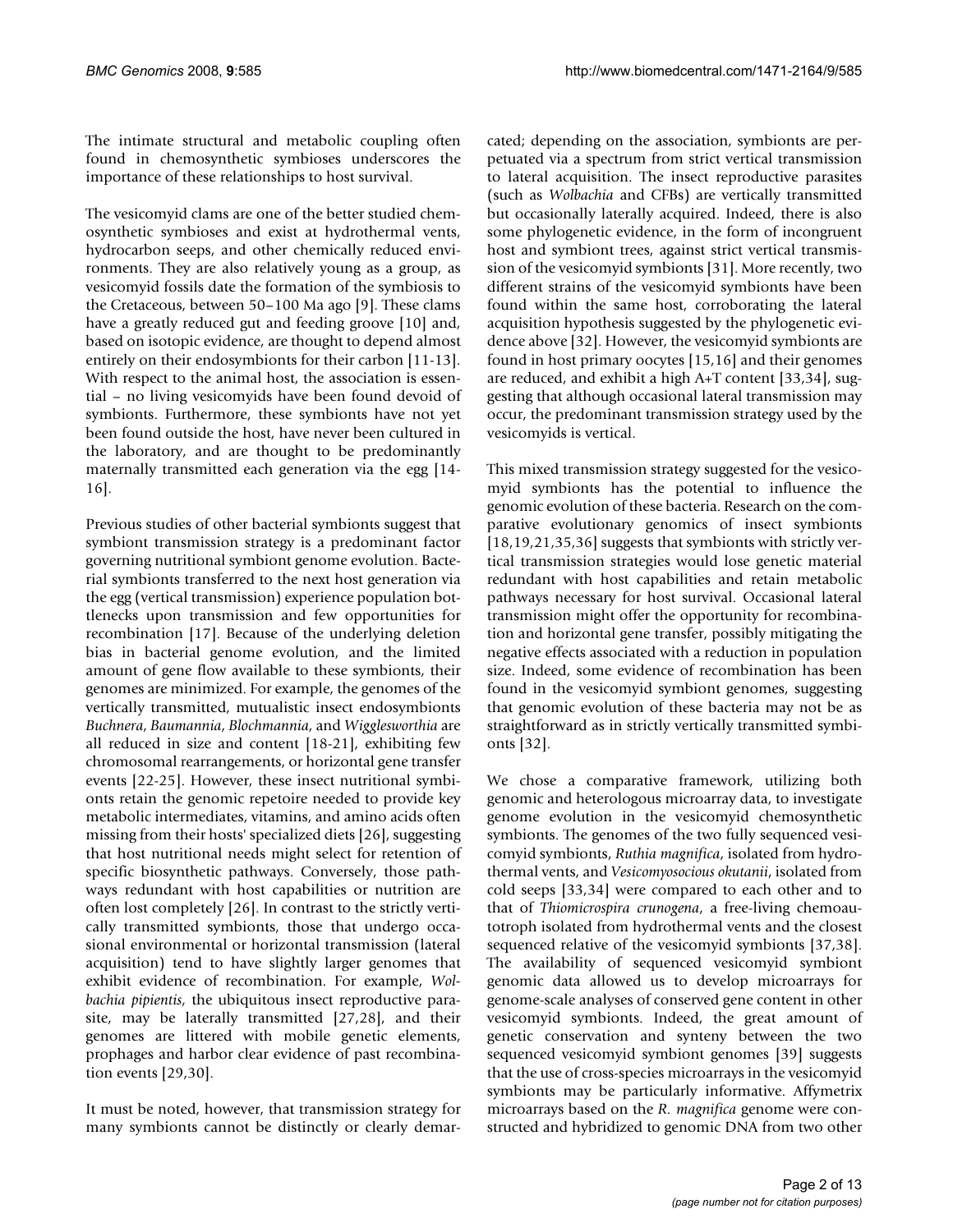related vesicomyid symbionts, those of *Vesicomya* sp. mt-II and *Calyptogena kilmeri*. *Vesicomya* sp. mt-II is part of a cryptic species complex which includes the clam formerly known as *Calytogena pacifica* [40].

A sampling strategy was chosen to illuminate possible effects of phylogenetic relationships and host geochemical environment on vesicomyid symbiont genome evolution. These four symbionts include representatives from each major clade of the vesicomyid symbiont lineage (Figure 1) and therefore allow us to estimate a vesicomyid symbiont core genome. The symbionts investigated here also live within hosts inhabiting two distinct chemosynthetic environments: cold seeps and hydrothermal vents. These habitats differ in their geochemistry with regards to the quantity of oxygen, nitrate and redox state of sulfur available for the symbioses. The data presented here suggest a tremendous amount of genomic stasis and conserved gene content in the vesicomyid symbiont lineage; in the 50–100 Ma that the symbionts have been host associated, their genomes have changed surprisingly little. These data also support existing evidence for lateral acquisition of the vesicomyid symbionts [31]. These results underscore the importance of the symbionts' chemoautotrophic metabolism within their hosts; they emphasize the extent to which host metabolic needs have contributed to genomic evolution in this endosymbiont lineage.

# **Results and discussion**

Four chemosynthetic symbiont genomes were compared in this study, two sequenced genomes (the hydrothermal vent clam symbiont *Ruthia magnifica* and the cold seep clam symbiont *Vesicomyosocious okutanii*) and gene content for two other strains (the symbionts from the cold seep clam *Calyptogena kilmeri* and the hydrothermal vent clam *V.* sp. mt-II) based on heterologous microarray hybridizations (Figure 1). The *R. magnifica* genome was used to build microarrays for heterologous hybridization to other vesicomyid symbionts. Heterologous microarray hybridization is especially useful when comparing strainlevel variation as arrays designed based on one of the strains are likely to hybridize to the DNA of other strains [41-44]. Below, differences between the sequenced genomes are first discussed with reference to a free-living chemoautotroph, *Thiomicrospira crunogena.* Although *T. crunogena* is not part of the direct lineage of the vesicomyid symbionts, it is the closest sequenced relative of the chemosynthetic symbionts and provides us with some perspective as to the gene content necessary to be a functional chemoautotroph. We then discuss chemosynthetic symbiont metabolism and evolution based on both sequence and microarray analyses.

As expected based on their maternal transmission, when compared to *T. crunogena* [38], these symbiont genomes

are reduced in size and  $G + C$  content (Table 1). The vesicomyid symbiont genomes are about half the size of *T. crunogena's* genome; of the 2,193 proteins in the *T. crunogena* genome, the symbionts encode ~40%. The *T. crunogena* genome encodes enzymes and structures lacking from many intracellular bacteria (flagellar apparatuses, pili, extrachromosomal elements) but many of *T. crunogena's* metabolic capabilities are found in the vesicomyid symbiont genomes (Table 2). Indeed, there are proteins unique to the vesicomyid symbionts when compared to *T. crunogena* and a few of these may increase the symbionts' functional potential within their hosts. For example, the symbiont sulfur oxidation pathway includes both the Sox (sulfur oxidation) and the Dsr (dissimilatory sulfite reductase) enzymes [33], and therefore appears to be more complex than that of *T. crunogena*, which encodes the Sox system exclusively [38]. Thus, these symbiont genomes encode for many of the metabolic pathways of free-living chemoautotrophs despite being reduced in size.

The sequenced vesicomyid symbiont genomes are quite similar to each other in both gene content and order. Of 976 and 939 proteins encoded in the *R. magnifica* and *V. okutanii* genomes respectively, 886 orthologs are conserved across both, which share a relatively high (82.5%) amino acid identity. The *V. okutanii* and *R. magnifica* genomes also share an extraordinary amount of synteny, as clear from a LAGAN analysis by Kuwahara et al., 2008. Here, an analysis of synteny using MUMmer revealed that a total of 82% of genes in *R. magnifica* remain in the same genomic context and relative location in *V. okutanii*, with a single inversion [39]. This 22.9 kb inversion is comprised of 14 genes including those involved in cofactor biosynthesis (*coaD*, octaprenyl-diphosphate synthase), potassium uptake (*trkHA*), regulation of nitrogen utilization (*ntrXY*), and chaperonins (*dnaKJ*) (see Additional file 1). The inversion did not truncate any of the genes in the region and their orientation does not seem to obviously affect gene function as no operons are disrupted.

There is a striking similarity between these two vesicomyid symbiont genomes, but a few substantial differences stand out. Genes unique to *R. magnifica* and *V. okutanii* are largely in the cell envelope and energy metabolism role categories, respectively (see Additional file 1). The *R. magnifica* genome has a large region comprised of 20 open reading frames lacking in *V. okutanii's* genome (see Additional file 1). This region primarily encodes proteins predicted to be involved in the biosynthesis of polysaccharides and peptidoglycan, components of the cell envelope. The lack of this region in *V. okutanii* suggests that perhaps the vesicomyid symbiont intracellular lifestyle does not require the synthesis of peptidoglycan. Conversely, the *R. magnifica* genome lacks *V. okutanii's*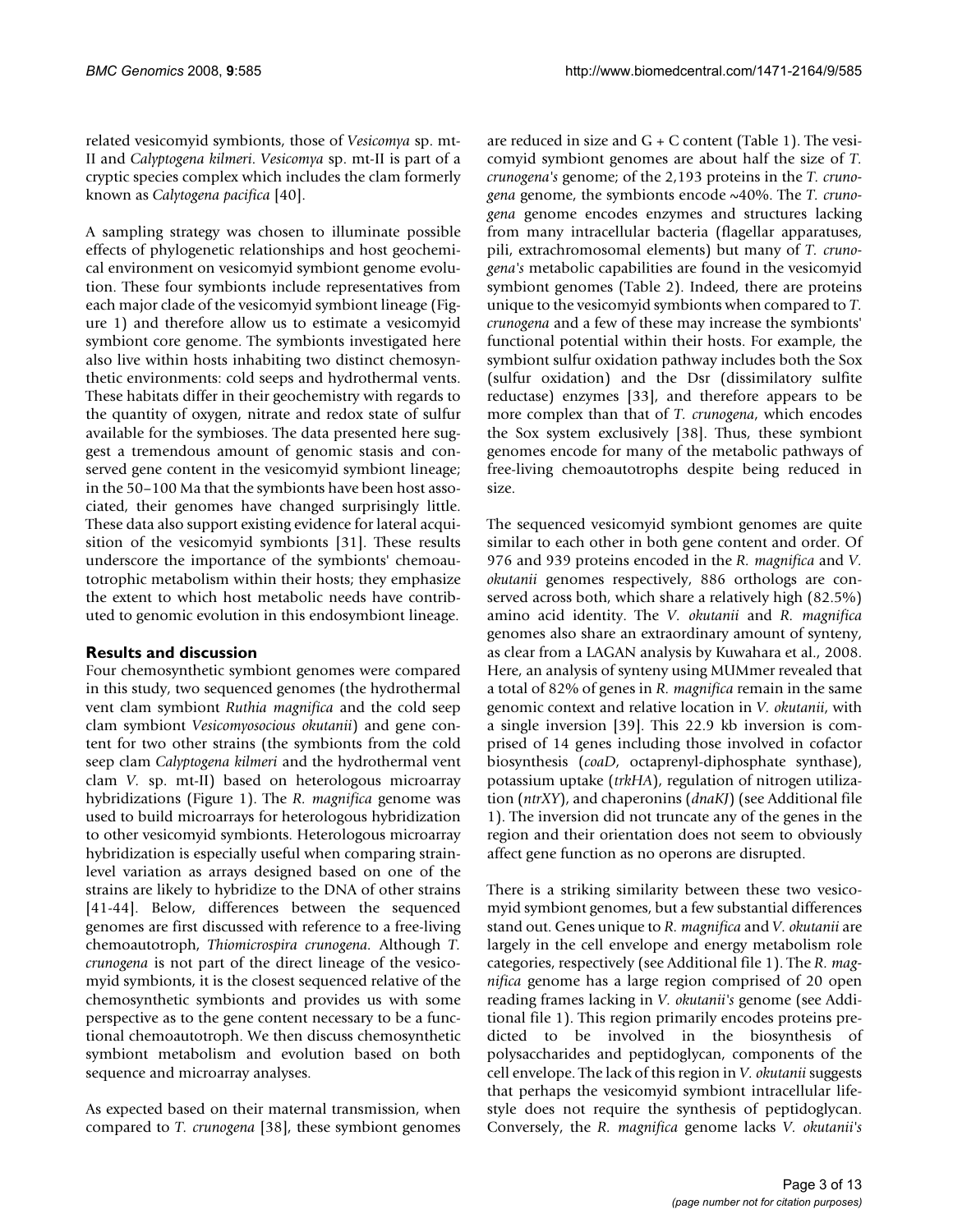

# Molecular phylogeny of chemosynthetic symb **Figure 1** ionts based on 16S rRNA gene sequences

**Molecular phylogeny of chemosynthetic symbionts based on 16S rRNA gene sequences.** These uncultured symbiont taxa are represented by their hosts' scientific name and symbionts, where named, are included in parentheses. A Maximum Likelihood analysis (GTR + gamma) was used with 1,000 bootstrap replicates. Bootstrap values greater than 50% are shown at nodes. Sequenced bacterial genomes in this analysis are boxed while those included in heterologous microarray analyses are circled. *Thiomicrospira crunogena*, a free-living chemoautotroph used as a point of reference for the genomic comparisons, is also highlighted. V = Vesicomya; C = Calyptogena; E = Ectenagena.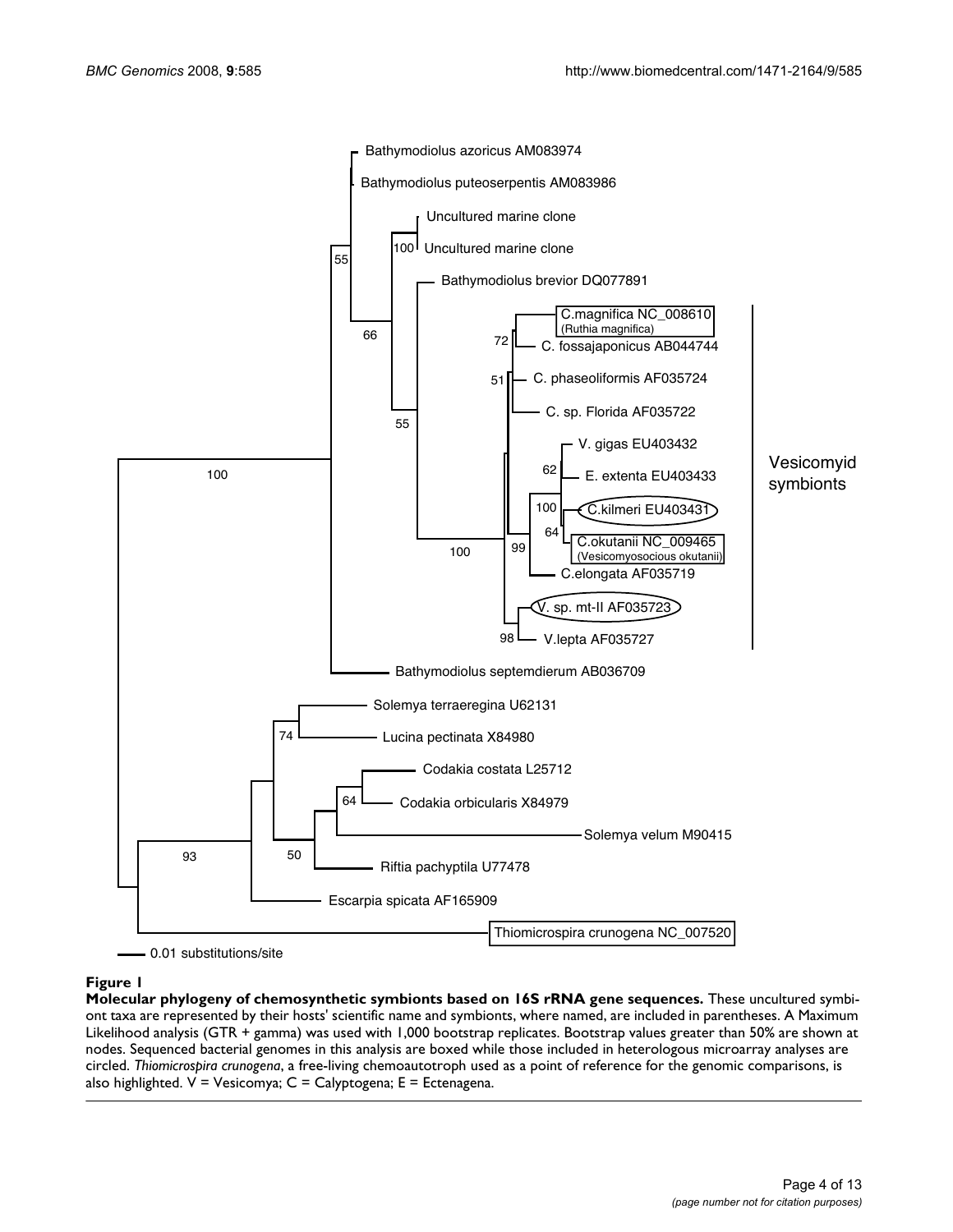|              | Size (Mb) | G+C content (%) | Protein coding (#) | *Coding (%) | $rRNA$ operons $(\#)$ |  |
|--------------|-----------|-----------------|--------------------|-------------|-----------------------|--|
| R. magnifica | ے .       | 34.0            | 976                | 81          |                       |  |
| V. okutanii  | 0. ا      | 31.6            | 939                | 86          |                       |  |
| T. crunogena | 2.4       | 43.1            | 2191               | 89          |                       |  |

**Table 1: Genome properties of** *Ruthia magnifica* **and** *Vesicomyososious okutanii* **(vesicomyid symbionts) and** *Thiomicrospira crunogena*  **(free-living chemoautotroph).**

\*percentage of the genome predicted to encode proteins

dissimilatory nitrate reductase operon (see Additional file 1), which encodes energy metabolism proteins similar to the membrane-bound, respiratory nitrate reductase (NarGHIJ) found in *Escherichia coli* and other proteobacteria [34,45]. This operon may enable *V. okutanii* to utilize nitrate as a terminal electron acceptor and may reduce competition between host and symbiont for oxygen, although this has yet to be demonstrated. This ability – which may have significant implications for the association's capacity to exploit hypoxic niches – may represent a significant functional difference between these two symbionts.

The heterologous microarray hybridizations of *V.* sp mt-II and *C. kilmeri* symbiont genomic DNA to the *R. magnifica* array confirm the genomic stasis suggested by the sequence comparisons with *V. okutanii.* Indeed, all of the microarray features hybridized to the *C. kilmeri* symbiont gDNA, indicating that this symbiont contains at least the genomic repertoire of *R. magnifica* (Table 2, Figure 2), while 92% of probed genes did not hybridize to the *V.* sp. mt-II gDNA (See Additional file 1). Of this 8.1% of proteins putatively absent from the *V.* sp. mt-II symbiont genome, the majority (34/84) are of unknown function and it is therefore difficult to predict how symbiont metabolism and host interaction might be affected. A total of 854 proteins are shared by all four vesicomyid symbiont genomes and this core genome encodes pathways for sulfur oxidation, nitrogen assimilation and carbon fixation, as well as synthesizing the 19 amino acids and 9 vitamins and cofactors, pathways central to their chemoautotrophic metabolism.

Interestingly, neither reducing environment nor phylogenetic position correlated strongly with genomic content. The genomes of the two vent clam symbionts (*R. magnifica* and *V.* sp. mt-II symbionts) did not share any gene content to the exclusion of the two symbionts isolated from seep clams (*C. kilmeri* and *C. okutanii* symbionts) and vice versa. In fact, based on the comparative genomic hybridization results, the *C. kilmeri* seep clam symbiont is more similar to the vent clam symbiont *R. magnifica* than to *V. okutanii*. This is a surprising result as the *C. kilmeri* symbiont clades with *V. okutanii* in 16S rRNA phylogenetic trees (Figure 1). Also, the vent clam symbiont *V.* sp.

mt-II seems to share genomic excisions with the seep clam symbiont *V. okutanii* in comparison to *R. magnifica;* the same polysaccharide biosynthesis region absent from *V. okutanii* is also missing from the *V.* sp. mt-II genome. These results are inconsistent with predictions of symbiont genomic content based on strict vertical transmission and instead support a mixed transmission strategy for these bacteria [31]. Occasional lateral transmission events, bringing two distinct bacterial symbionts together in the same host background, would provide the necessary opportunity for recombination in this lineage leading to this observed result: a mosaic of evolutionary histories throughout the genome [32].

These four symbionts share a large fraction of their genomic repertoires, such that the total conserved genomic content within each functional role category remains comparatively high (Table 2). When functional differences between these symbionts are mapped onto a circular representation based on the sequenced chromosomes, two large regions were found to be universally conserved across all four symbiont genomes (Figure 2, highlighted in green). One segment, near the origin of replication, contains nearly all of the enzymes necessary for cytochrome (cbb3-type) biosynthesis and the Calvin-Benson-Bassham cycle (transketolase, pyruvate kinase, phosphoglycerate kinase, glyceraldehydes-3-phosphate dehydrogenase, fructose-bisphosphate aldolase). It also harbors enzymes necessary for sulfur oxidation (sulfate adenylyltransferase, APS reductase, ferredoxin) as well as energy conservation (adenylate kinase, pyrophosphatase). The second segment, at 392,401 bp, encodes genes involved in nitrogen metabolism (3-isopropylmalate dehydratase, asparagines synthase), heme biosynthesis (delta-aminolevulinic acid dehydratase, 2-amino-4 hydroxy-6-hydroxymethyldihydropteridine, pyrophosphokinase, thiamine-monophosphate kinase) and ubiquinone biosynthesis. Thus, many of the genes encoding enzymes thought to be fundamental to the symbioses are well conserved across four vesicomyid symbiont strains.

Based on the sequence and microarray data, a reconstruction of the *minimal* gene set for the vesicomyid symbionts' last common symbiotic ancestor (LCSA) is proposed (Figure 3). Genes present in at least one of the symbiont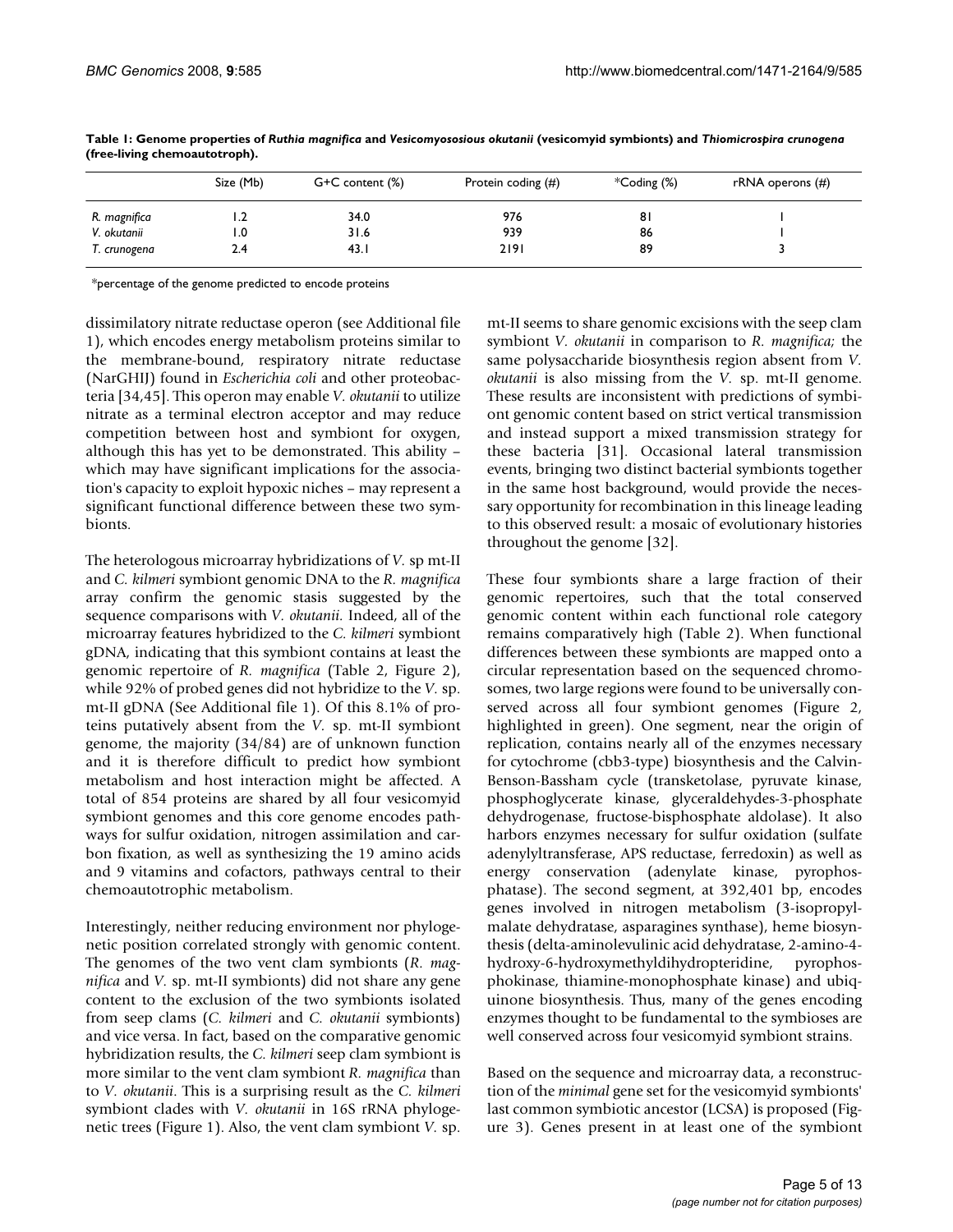

#### Figure 2

**Differences in functional genomic content between the vesicomyid symbionts.** The circular representations of the sequenced genomes of *Ruthia magnifica* (outer) and *Vesicomyosocious okutanii* (inner) are shown with functional differences between the symbionts colored based on role category. The *C. kilmeri* symbiont genome hybridized to all *R. magnifica* features and therefore is predicted to encode at least the genomic repertoire of *R. magnifica.* Genes putatively absent from the *V.* sp. mt-II symbiont genome based on hybridization to the *R. magnifica* microarray are marked in black. Regions conserved across all four symbiont genomes are highlighted in green.

genomes were assumed to have been present in the LCSA. Below, we detail the commonalities and differences between the symbiont genomes with regards to the chemosynthetic metabolisms thought to be important to the symbiosis.

The chemosynthetic symbionts are autotrophic bacteria but there is some question as to whether they are obligately autotrophs or acquire some carbon from the host. The genomic and microarray results from these four vesicomyid symbionts suggest they all have a complete Calvin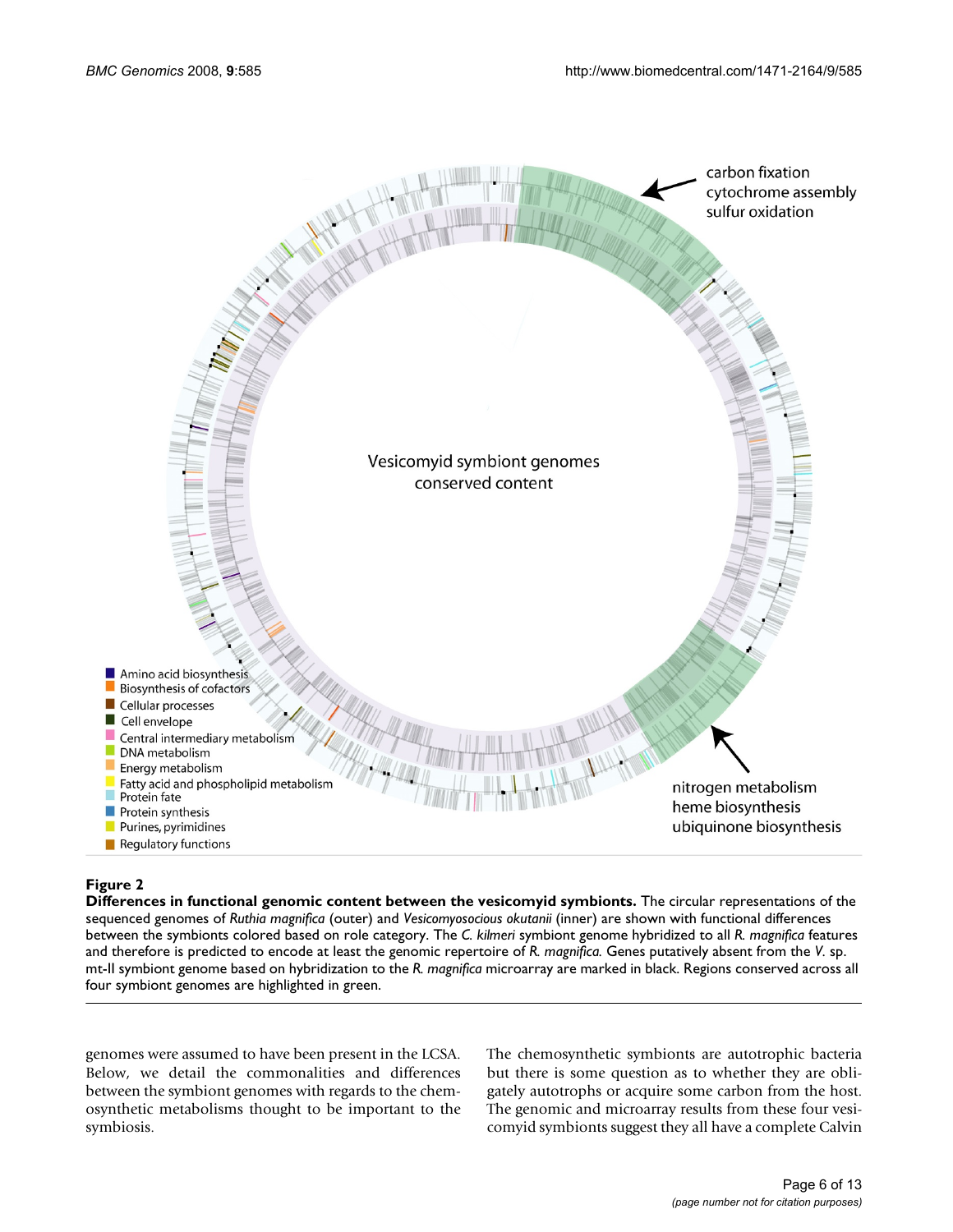| Role Category                                              | T. crunogena | V. okutanii | R. magnifica |     | *C. kilmeri *V. sp. mt-II | **Total conserved |
|------------------------------------------------------------|--------------|-------------|--------------|-----|---------------------------|-------------------|
| Amino acid biosynthesis                                    | 92           | 91          | 92           | 92  | 91                        | 88                |
| Biosynthesis of cofactors, prosthetic groups, and carriers | 100          | 109         | 107          | 107 | 103                       | 101               |
| Cellular processes                                         | 185          | 49          | 50           | 50  | 48                        | 46                |
| Cell envelope                                              | 145          | 64          | 79           | 79  | 63                        | 58                |
| Central intermediary metabolism                            | 78           | 50          | 54           | 54  | 53                        | 50                |
| DNA metabolism                                             | 89           | 67          | 68           | 68  | 64                        | 64                |
| Energy metabolism                                          | 199          | 181         | 176          | 176 | 172                       | 167               |
| Fatty acid and phospholipids metabolism                    | 37           | 26          | 27           | 27  | 27                        | 26                |
| Mobile and extrachromosomal element functions              | 32           | 0           | 0            | 0   | 0                         | 0                 |
| Protein synthesis                                          | 141          | 122         | 124          | 124 | l 18                      | 115               |
| Protein fate                                               | 130          | 81          | 88           | 88  | 88                        | 74                |
| Purines, pyrimidines, nucleotides and nucleosides          | 48           | 42          | 42           | 42  | 40                        | 40                |
| Regulatory functions                                       | 109          | 24          | 26           | 26  | 24                        | 22                |
| Signal transduction                                        | 19           |             |              |     |                           |                   |
| Transcription                                              | 41           | 31          | 31           | 31  | 29                        | 29                |
| Transport and binding proteins                             | 205          | 82          | 84           | 84  | 82                        | 80                |

**Table 2: Number of genes dedicated to each role category in the vesicomyid symbionts.**

Data based on genomics, microarray hybridization results, and validated by polymerase chain reaction and slot blot DNA hybridizations.

\*lower estimates of genomic content based on microarray hybridization results and validation methods.

 $*$ total conserved gene content = genes shared by all four vesicomyid symbionts included in this study

cycle utilizing a form II RubisCO and that fixed carbon can enter intermediary metabolism as phosphoglyceraldehyde. However, the vesicomyid symbionts intermediary metabolism lacks alpha-ketoglutarate dehydrogenase, a condition thought to be an indicator of obligate autotrophy [46]. The lack of a sugar phosphotransferase (PTS) system in these symbionts plus the lack of organic carbon transporters corroborates this idea. To ameliorate the effects of an incomplete TCA cycle, a glyoxylate bypass is hypothesized for *R. magnifica, V.* sp. mt-II, and *C. kilmeri* symbionts but this key enzyme (isocitrate lyase) is missing from the *V. okutanii* genome [33,34] making regeneration of succinate in *V. okutanii* inexplicable (with the known sequence data). The *V. okutanii* genome is also lacking genes for malate dehydrogenase and fumarate reductase, suggesting significant reduction in comparison to *R. magnifica*. Perhaps *V. okutanii* employs the single citrate transporter (found in all four symbiont genomes) to take up TCA intermediates from the host. This putative sugar transporter (a protein with two SLC13-permease domains and a TrkAC domain) could theoretically function to move TCA cycle intermediates between host and symbiont. Based on this evidence, the LCSA of the vesicomyid symbionts is predicted to have been an obligate autotroph.

However, unlike many free-living obligate autotrophs, the vesicomyid symbionts do not have carboxysomes, polyhedral shaped "organelles" that contain RubisCO and carbonic anhydrase [47,48]. These structures are thought to be involved in dehydration of bicarbonate to provide carbon dioxide  $(CO<sub>2</sub>)$  to RubisCO. Although the carboxysome operon seen in other autotrophs is missing from the symbiont genomes, all four vesicomyid symbionts encode putative carbonic anhydrases. It may be that the host bacteriocyte environment maintains a high concentration of  $CO<sub>2</sub>$  limiting the need for carobxysomes (as host respiration is likely to contribute to available inorganic carbon). As is known from the *Riftia* chemosynthetic symbiosis, the host animals might actively trap carbon intracellularly as bicarbonate, limiting the need for carboxysomes in the vesicomyid symbionts [49]. Indeed, the vesicomyid symbionts contain a form II rubisco, the form with low affinity for  $CO<sub>2</sub>$ , known from organisms that exist in high concentrations of carbon dioxide [13].

The LCSA for the vesicomyid symbionts is predicted to have derived its energy for carbon dioxide fixation from sulfur oxidation. Sulfur oxidation in all four vesicomyid symbionts is predicted to proceed via the *sox* (sulfur oxidation) and *dsr* (dissimilatory sulfite reductase) genes. However, the *V. okutanii* genome encodes *dsrJNRS* while *R. magnifica's* does not. Because this gene is lacking from the *R. magnifica* genome, it was not queried in the *V.* sp. mt-II or *C. kilmeri* symbiont genomes. While the role of these genes in sulfur oxidation is unclear, they are thought to encode a triheme periplasmic cytochrome (DsrJ), a gene for biosynthesis of siro(heme)amide (DsrN), and cytoplasmic proteins of unknown function (DsrRS) [50,51]. It is therefore unknown how symbiont metabolic function might be affected by the retention of these genes.

Two distinct terminal electron acceptors (a cytochrome c oxidase bc1 complex and a dissimilatory nitrate reductase), are predicted to have been used by the LCSA. Based on sequence data, *R. magnifica* is predicted to rely exclu-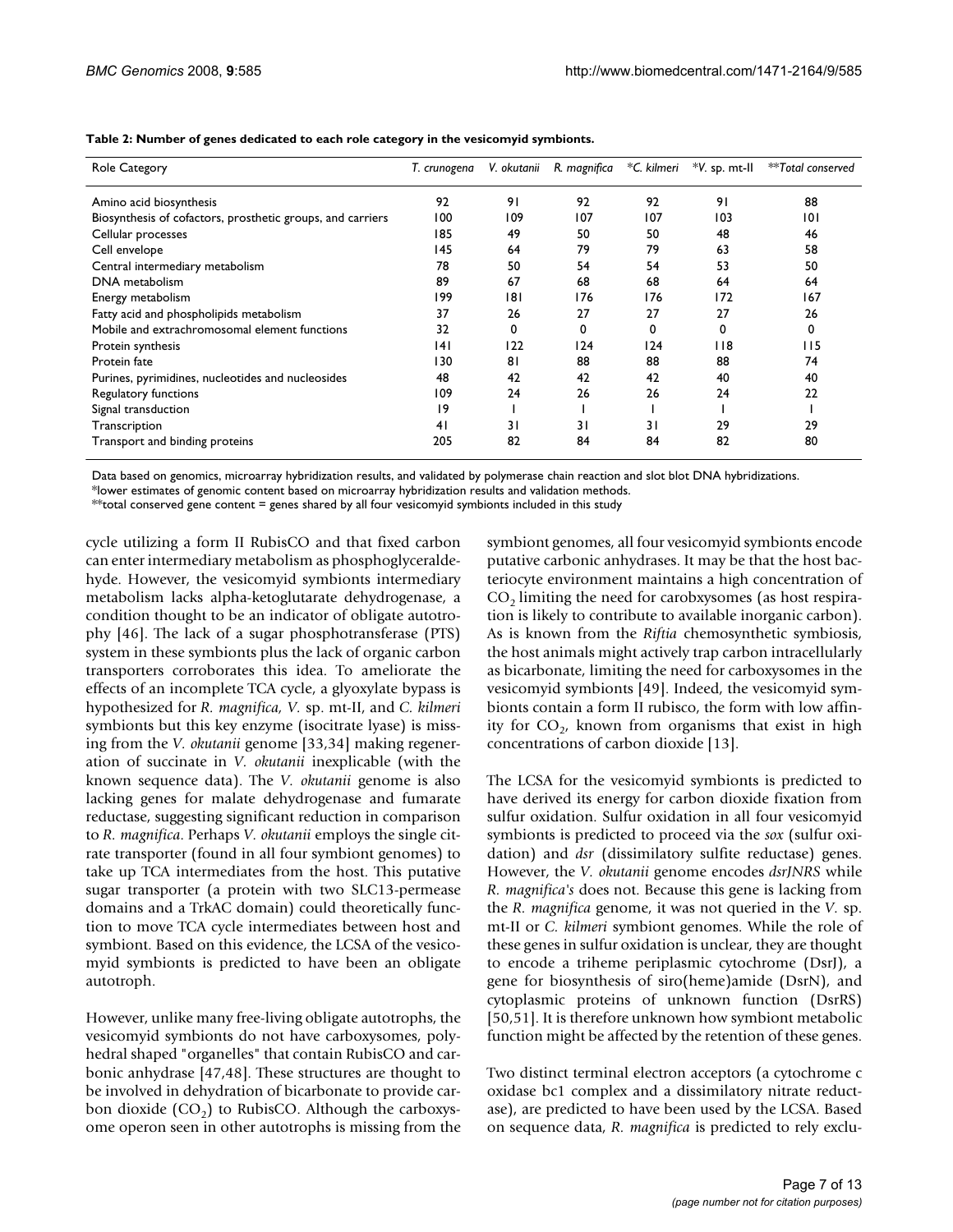

Hypothetical reconstruction of the vesi **Figure 3** comyid last common symbiotic ancestor's (LCSA's) carbon and energy metabolism **Hypothetical reconstruction of the vesicomyid last common symbiotic ancestor's (LCSA's) carbon and energy metabolism.** Genes present in at least one of the symbiont lineages examined here are presumed to have been present in the LCSA.

sively on oxygen as a terminal electron acceptor while *V. okutanii* might use either oxygen or nitrate. The *V. okutanii* genome nitrate reductase operon consists of upstream molybdenum cofactor biosynthesis proteins (*moaAD*) followed by *narG and H*, encoding the alpha and beta subunits of nitrate reductase, *narJ*, the delta subunit which inserts the molybdenum cofactor into nitrate reductase, and *narI*, the gamma subunit which is a b-type cytochrome that accepts electrons from quinone to transfer to the alpha subunit [52,53]. When we aligned the *V. okuanii* and *R. magnifica* genomes, we found evidence of this pathway's prior existence in the *R. magnifica* genome. A degenerate pseudogene of the alpha subunit of *V. okutanii's* nitrate reductase sharing 70/122 amino acids remained in the analogous position in the *R. magnifica* genome (see

Additional file 1). This evidence suggests that the LCSA was also capable of dissimilatory nitrate reduction. The fact that this pathway has been lost from the *R. magnifica* genome is surprising, given the concentrations of nitrate (40  $\mu$ M) that exist in deep ocean waters [54].

The loss of the dissimilatory nitrate reductase in *R. magnifica* and retention of the pathway in *V. okutanii* may reflect differences in host geochemical ecology. The *C. okutanii* specimen for the *V. okutanii* genome project was collected off Hatsushima Island, in the Sagami Bay seep sites [34]. The vesicomyid hosts found at Sagami Bay keep their feet buried deep within the silty sediment to access sulfide and may spend the majority of their time in anoxic conditions, where nitrate may be the more abundant oxi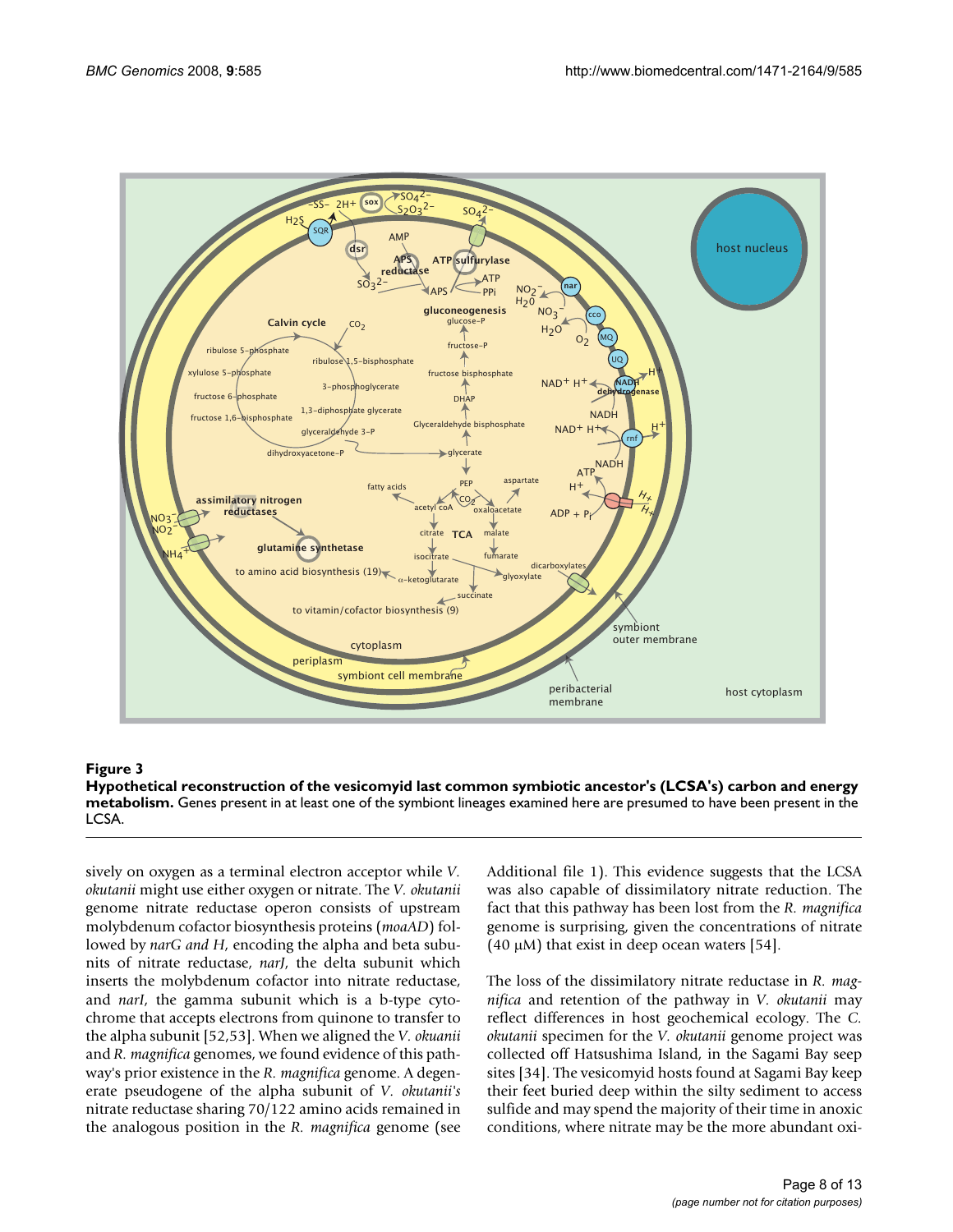dant [55]. As the eukaryotic host must use oxygen as a terminal electron acceptor, perhaps the retention of the nitrate reductase in the seep clam symbionts reflects a means of reducing competition for oxygen between host and symbiont. However, it is possible that the amount of oxygen available to the symbiosis in different environments may not translate to distinct microenvironments inside the bacteriocytes; the host hemoglobins [56,57] may somehow buffer the symbionts against extreme anoxic conditions. Further research on the metabolic capabilities of the seep versus vent vesicomyids is needed to determine if ecological differences have contributed to the retention of the dissimilatory nitrate reductases.

A remarkable number of amino acid and cofactor biosynthesis pathways are conserved across all four chemosynthetic symbionts: 19 amino acids and 9 vitamints and cofactors. Although the sequenced symbiont genomes lack the gene encoding homoserine kinase (*thrB*), an enzyme normally utilized in the threonine biosynthetic pathway, there are kinases in all four genomes that could theoretically provide this function. Similarly, only a single cofactor biosynthesis pathway was incomplete; both sequenced symbiont genomes lack the *ubiD/X* gene for ubiquinone biosynthesis from chorismate. Because ubiquinone is required for their energy metabolism, however, it is clear that they either must synthesize this cofactor or obtain it from the host. Thus, the extant vesicomyid symbionts, and therefore their LCSA, are capable of providing all the amino acids and prosthetic groups needed by the host.

Mechanisms for nutrient transport between host and symbiont are not obvious based on the genomic data. Although all four vesicomyid symbionts encode a sec protein export system and the sec-independent Tat system, the use of these pathways for transport of proteins to the host would be energetically costly for the symbiont as the terminal sequences would be wasted with each export. Few known transporters for sugars, amino acids, or vitamin/cofactors were found and instead the symbionts encode ammonium permeases, nitrate/nitrite transporters, and a sulfate exporter; transport mechanisms needed for their chemosynthetic metabolism. Of relevance to the symbiont host interaction is an ABC transporter system found in the *R. magnifica, V.* sp. mt-II and *C. kilmeri* symbiont genomes. This putative hemolysin transporter (*hlyDB, tolC* and a calcium binding hemolysin) is missing in *V. okutanii* without any trace of pseudogenes and, in other organisms, is implicated in pathogenesis [58]. Experimental data are needed to determine what its role may be in the vesicomyid symbionts. The lack of transporters in the sequenced genomes and the high levels of lysozyme in *Calyptogena magnifica* gill tissue [59] has been cited as evidence that the hosts are actively, intracellularly

digesting their symbionts. However, many molluscs maintain high levels of lysozyme in their gills as a protective mechanism against pathogenesis [60], and also the reduced peptidoglycan biosynthesis pathways in these genomes would make lysozyme-based digestion unnecessary. It may be that the host utilizes other mechanisms for the digestion of the symbionts such as proteases or reactive oxygen species.

# **Conclusion**

Symbiosis is a ubiquitous and important ecological strategy for bacteria and eukaryotes, allowing the partners to inhabit environments that neither would be capable of alone. However, for bacterial intracellular symbionts, sequestration within a eukaryotic lineage through vertical transmission can drastically affect symbiont genome evolution, leading to a reduction in gene content and metabolic capabilities. The vesicomyid symbionts may use a mixed strategy for transmission with predominant vertical transmission punctuated by occasional lateral acquisition events [31]. These rare events may give the vesicomyid symbionts the opportunity for recombination and horizontal gene transfer, allowing them to reacquire genes lost through genome reduction [32]. Indeed, in contrast to other sequenced symbiont genomes, the chemosynthetic symbionts of vesicomyid clams have relatively large chromosomes with an extraordinary amount of encoded metabolic capability. Based on genome sizes of free-living autotrophs ( $\sim$ 2 Mb in size), the genome of the vesicomyid clam symbionts is only reduced by half. Proteins shared by all four vesicomyid symbiont genomes (which are referred to as the core genome) include the complete pathways necessary for chemoautotrophic metabolism. As is clear from analyses between *V. okutanii* and *R. magnifica*, the symbionts also share a large extent of conserved synteny. Few functional differences were detected in the comparative genomic analysis; indeed the only difference likely to have ramifications for the symbiont metabolism is the ability to use nitrate as an electron acceptor. The last common symbiotic ancestor is predicted to have been an obligate chemoautotroph, utilizing either nitrate or oxygen for the oxidation of reduced sulfur compounds.

Invertebrates are able to thrive at hydrothermal vents due to the metabolic capabilities of their symbionts. The vesicomyids, and indeed many hosts of chemosynthetic bacteria, have evolved small guts and reduced feeding mechanisms and rely primarily on their symbionts for carbon and other nutrients. The data presented here suggest a tremendous degree of conserved gene content in the vesicomyid symbiont lineage, as these symbioses date to 50–100 MYA. This great extent of host dependency may be pressuring symbionts to retain the necessary metabolic pathways needed by the host.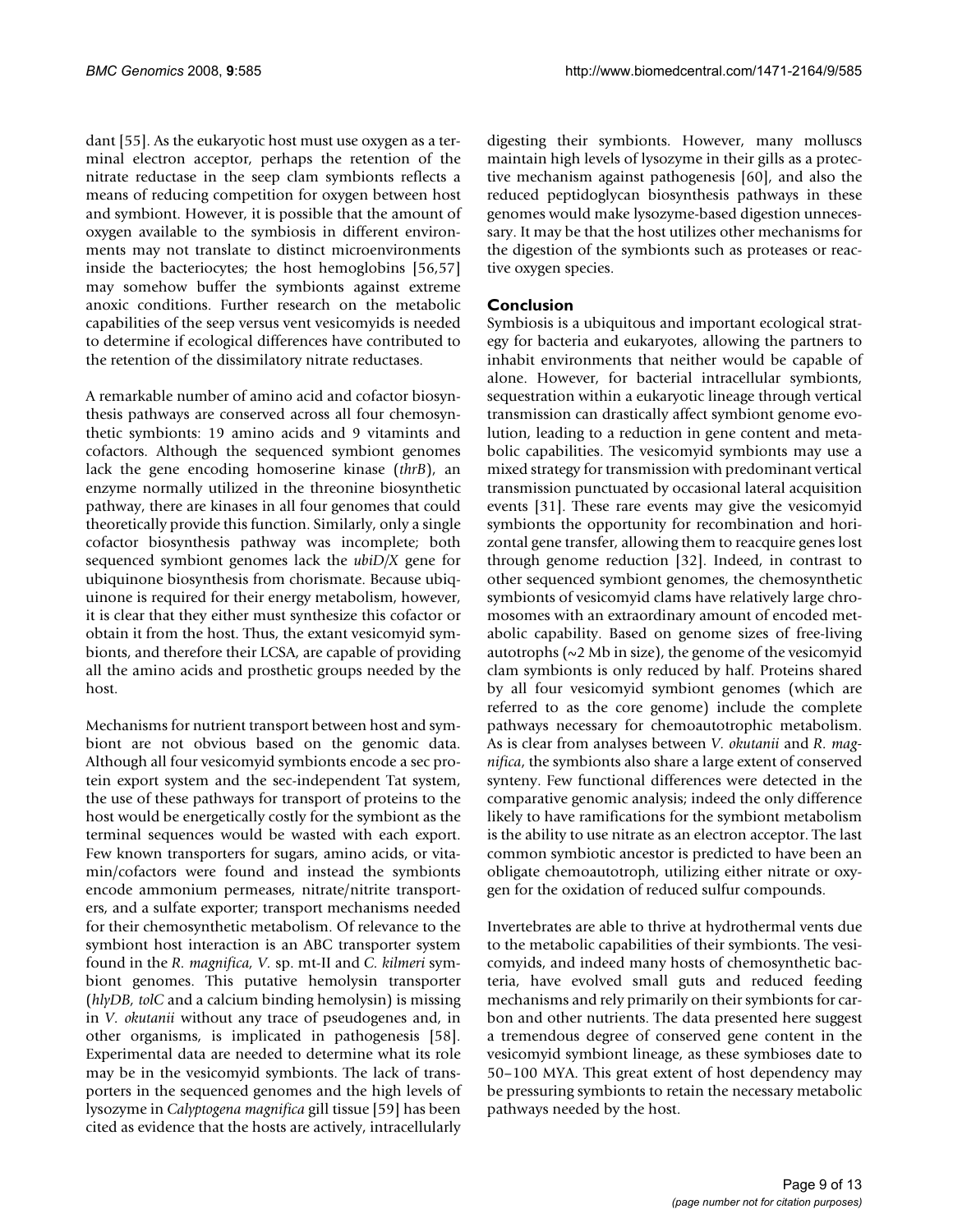#### **Methods**

#### *Data deposition*

Microarray hybridizations can be found at the Gene Expresion Omnibus (GEO) database (GSE13447). All PCR primers used for validation of these microarray results are attached in Additional file 1.

# *Strains*

Comparative genomic analyses were conducted using the genome sequences from the hydrothermal vent clam symbiont *Ruthia magnifica* (GenBank:[CP000488](http://www.ncbi.nih.gov/entrez/query.fcgi?db=Nucleotide&cmd=search&term=CP000488)), the cold seep symbiont *Vesicomyososious okutanii* (Gen-Bank:[AP009247](http://www.ncbi.nih.gov/entrez/query.fcgi?db=Nucleotide&cmd=search&term=AP009247)), and *Thiomicrospira crunogena* (Gen-Bank:[CP000109\)](http://www.ncbi.nih.gov/entrez/query.fcgi?db=Nucleotide&cmd=search&term=CP000109) a free-living, gamma-proteobacterial, sulfur-oxidizing chemoautotroph. Additionally, heterologous hybridization to an *R. magnifica* microarray was evaluated for two additional symbionts: the symbionts of *Calyptogena kilmeri* from a Monterey Bay cold seep and the symA<sub>VII</sub> phylotype of *Vesicomya* sp. mt-II clams from deep sea vents on the Juan de Fuca Ridge (Goffredi et al., 2003, Stewart et al., 2008).

# *Isolation of genomic DNA*

Three *Vesicomya* sp. mt-II clams were collected from a hydrothermal vent field on the North Endeavor segment of the Juan de Fuca ridge (47°57.4'N, 129°05.9'W) using the submersible *Alvin* (dive 2413, depth 2200 m). Three *C. kilmeri* clams were collected using the ROV Tiburon (depth 970 m) from the Montery Canyon (36°46.53'N, 122°5.21'W). Symbiont-containing gills were dissected out of the clams, frozen in liquid nitrogen, and kept at - 80°C until processed. Thawed tissue was treated with DNase (0.8 mg/ml, 50°C for 1.5 hr with gentle agitation) to remove host DNA from the samples. This DNase treatment was optimized and relative quantities of host and symbiont DNA determined by slot blot hybridizations using universal 16S (GCT GCC TCC CGT AGG AGT) and 18S (GCA ATA ACA GGT CTG TGA TGC CC) rRNA probes. Although not quantitative, a qualitative estimate of enrichment of symbiont DNA was achieved. Tissues were ground in liquid nitrogen, placed in lysis buffer (20 mM EDTA, 10 mM Tris-HCl, pH 7.9, 0.5 mg/ml lysozyme, 1% Triton X-100, 500 mM guanidine-HCl, 200 mM NaCl) and kept at 40°C for 2 hr. After subsequent RNase and proteinase K treatments, the samples were centrifuged and the supernatant loaded onto a Qiagen genomic tip column and processed according to manufacturer's instructions.

#### *Microarray construction*

NimbleExpress Probe Arrays with probes representing all 1022 open reading frames in the *Ruthia magnifica* genome were produced by Affymetrix (manufactured in the 49 format) and were synthesized with approximately 20 oligonucleotide probes (25-mers) per putative transcript and

10–20 probe pairs within a probe set. For the design of the *R. magnifica* arrays, we provided Affymetrix with partial host genome sequence to further limit the probability of host hybridization to the symbiont array. Each probe pair contains a sequence complementary to the target sequence (PM) and a sequence with a mismatch in position 13 (MM). The ratio of PM/MM hybridization of target sequence in each probe pair over the entire probe set is used to call expression levels. It should be emphasized that because *R. magnifica* was used as the reference strain for array design, genes not found in its genome were not queried in the *Vesicomya* sp. mt-II and *C. kilmeri* symbiont genomes. Also, low hybridization to the *R. magnifica* features suggests that either the genes are absent in the target sequence or are sufficiently divergent to prevent hybridization.

# *Microarray Hybridization*

The DNA was prepared for biotin end-labeling and hybridization by DNase treatment (0.5 U per 10 μg DNA in 100 μl for 15 min at 25 C). After validation of fragment sizes (50–100 bp) via gel electrophoresis, DNA was precipitated with ethanol and labeled for one hour using terminal deoxynucleotide transferase and biotin-ddUTP (Enzo BioArray). The reactions were used directly for Affymetrix hybridization. Labeled gDNA targets were hybridized to these arrays using the ProkGE\_WS2v3 fluidics protocol on the GeneChip 400 Fluidics Station (Affymetrix, Inc). Hybridization cocktails were assembled using the GeneChip reagents and contained 100 μl of 2× hybridization mix, 2.5 μl of oligo B2, 10 μl of 20× controls and 6 μg of labeled target. As positive controls, *Bacillus subtilus* DNA clones were spiked into our cocktails. Each experiment (*Vesicomya* sp. mt-II symbiont, *C. kilmeri* symbiont) was performed in triplicate with at least 2 biological replicates (two distinct clam individuals).

#### *Microarray Data Analysis*

Hybridization intensity data were extracted from the array images and scaled universally across all experiments and normalized using Resolver microarray software (Rosetta Syllego). Values derived from the hybridization of *R. magnifica* gDNA to the arrays were used as a baseline for the genomic analyses. Absence/presence of the *R. magnifica* homologs in *C. kilmeri* and *Vesicomya* sp. mt-II were determined by comparing hybridization signals between the baseline and the two strains. Probe sets with a ratio of >0.25 were considered present, and those with a ratio of <0.25 were considered absent or excessively divergent.

#### *Verification of the microarray hybridization thresholds*

The use of these hybridization intensity thresholds was validated using PCR and slot blot nucleotide hybridizations. We randomly chose 20 genes, and primers were designed (see Additional file 1) based on the *R. magnifica*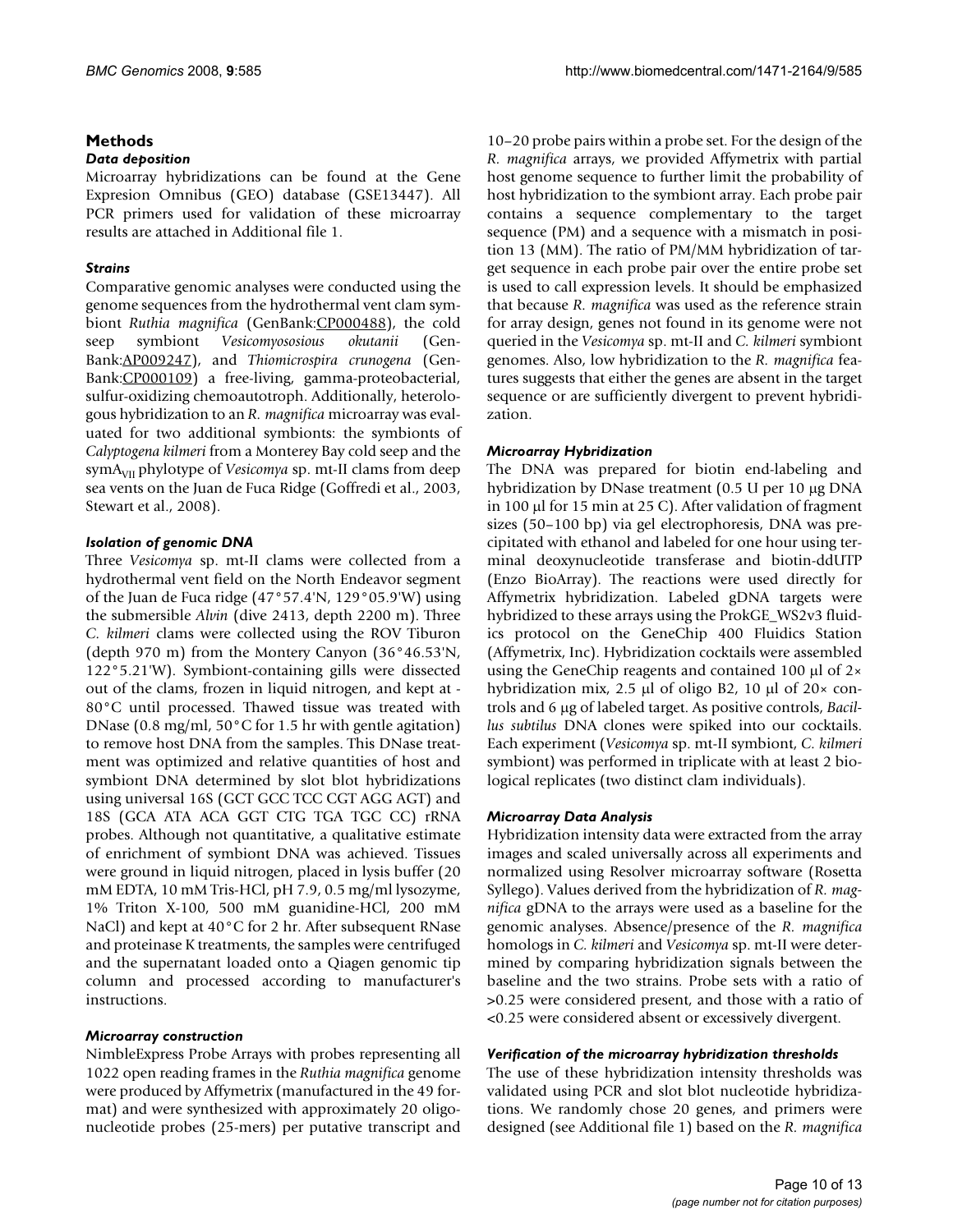and *V. okutanii* genomes and bands were generated (data not shown). Five genes called as "absent/divergent" were also targeted for amplification but could not be amplified (data not shown). We also selectively targeted the polysaccharide biosynthesis region from *R. magnifica* (absent in *V. okutanii* and *V.* sp. mt-II symbiont) using slot blot hybridizations. A probe was designed to target the o-antigen polymerase gene from *R. magnifica* for hybridization against *V.* sp. mt-II and *C. kilmeri* symbiont gDNA. *R. magnifica, V.* sp. mt-II symbiont, and *C. kilmeri* symbiont whole genomic DNA extracts were denatured (0.4 M NaOH, 10 mM EDTA, 10 mins at 100°C) before loading onto the Bio-Dot SF Microfiltration Apparatus (Biorad) and Zeta-probe mebrane (Biorad). After applying vacuum, the membrane was washed in  $2 \times SSC$  and DNA was crosslinked using the UV Stratalinker 2400 (Stratagene). After prehybridization at 30°C with ExpressHyb (Clonetech) hybridization buffer, radioactively (γ-32PddATP) end-labeled 300 bp fragements (T4 PNK) were hybridized to the membrane overnight at 42°C. The membranes were then washed at 25°C three times in 50 mL of  $2 \times$  SSC, 0.1% SDS and once in 0.1  $\times$  SSC, 0.5% SDS before exposing film for 2 hours and subsequent development.

#### *Bioinformatics*

To find putative orthologous proteins between the sequenced genomes, the program RSD (Reciprocal Smallest Distance algorithm) [61] was used to compare the *R. magnifica* genome to that of the *V. okutanii* genome. A 1e-3 cutoff for the significance threshold and an alignment length threshold of 80% were used which yielded a total of 858 conserved orthologous proteins. We then used reciprocal BLAST to identify another 28 orthologous proteins. The MUMmer 3 software package [62] was used for analysis of synteny and the BLAST program [63] was used to indentify percent identity and similarity between the conserved proteins.

#### **Authors' contributions**

ILGN conceived of the experiment, generated and analyzed the microarray and comparative sequence data, and wrote the manuscript. PRG provided animal samples, substantial intellectual contributions to the experimental design, and contributed to production of the manuscript. CMC procured the funding for this project, provided supervision to ILGN, and contributed to the production of the manuscript. All authors have read and approve of this final manuscript.

# **Additional material**

#### **Additional file 1**

*Supplementary tables and figures for "Comparative Genomics of Chemosynthetic Symbionts". Schematic representation of genomic comparisons between* V. okutanii *and* R. magnifica. *Also included are tables listing unique gene content in the* V. okutanii *and* R. magnifica *comparisson as well as tables of microarray data from the hybridization of* V. *sp. mt-II symbiont to the* R. magnifica *array. Finally, a list of primers used to validate the microarray data are included.*

Click here for file

[\[http://www.biomedcentral.com/content/supplementary/1471-](http://www.biomedcentral.com/content/supplementary/1471-2164-9-585-S1.pdf) 2164-9-585-S1.pdf]

#### **Acknowledgements**

We thank Frank J. Stewart, Adam M. Guss, and C. Rob Young for their thoughtful comments on the manuscript. We also thank three anonymous reviewers for their helpful criticism of the manuscript. This work was supported by a Howard Hughes Medical Institute Predoctoral Fellowship to I.L.G. Newton and a Merck Pharmaceuticals MCB/Harvard University grant to C.M. Cavanaugh.

#### **References**

- 1. Bonfante P: **[Plants, mycorrhizal fungi and endobacteria: a dia](http://www.ncbi.nlm.nih.gov/entrez/query.fcgi?cmd=Retrieve&db=PubMed&dopt=Abstract&list_uids=12700157)[log among cells and genomes.](http://www.ncbi.nlm.nih.gov/entrez/query.fcgi?cmd=Retrieve&db=PubMed&dopt=Abstract&list_uids=12700157)** *Biol Bull* 2003, **204(2):**215-220.
- 2. Buchner P: **Endosymbiosis of animals with plant microorganisms.** New York: interscience Publishers, Inc; 1965.
- 3. Margulis L, Fester R: **Symbiosis as a source of evolutionary innovation.** Cambridge, MA: MIT Press; 1991.
- 4. Stewart FJ, Newton IL, Cavanaugh CM: **[Chemosynthetic endo](http://www.ncbi.nlm.nih.gov/entrez/query.fcgi?cmd=Retrieve&db=PubMed&dopt=Abstract&list_uids=16054816)[symbioses: adaptations to oxic-anoxic interfaces.](http://www.ncbi.nlm.nih.gov/entrez/query.fcgi?cmd=Retrieve&db=PubMed&dopt=Abstract&list_uids=16054816)** *Trends Microbiol* 2005, **13(9):**439-448.
- 5. Cavanaugh CM, McKiness ZP, Newton ILG, Stewart F: **Marine Chemosynthetic Symbioses.** In *The Prokaryotes* Berlin: Springer-Verlag; 2004.
- 6. Cavanaugh CM: **Microbial symbiosis: patterns of diversity in the marine environment.** *Amer Zool* 1994, **34:**79-89.
- 7. Distel D: **Evolution of chemoautotrophic endosymbioses in bivalves.** *BioScience* 1998, **48:**277-286.
- 8. Nelson D, Fisher C: **Chemoautotrophic and methanotrophic endosymbiotic bacteria at deep-sea vents and seeps.** In *Microbiology of deep-sea hydrothermal vents* Edited by: Karl D. Boca Raton: CRC Press; 1995.
- 9. Kiel S, Little CT: **[Cold-seep mollusks are older than the general](http://www.ncbi.nlm.nih.gov/entrez/query.fcgi?cmd=Retrieve&db=PubMed&dopt=Abstract&list_uids=16960004) [marine mollusk fauna.](http://www.ncbi.nlm.nih.gov/entrez/query.fcgi?cmd=Retrieve&db=PubMed&dopt=Abstract&list_uids=16960004)** *Science* 2006, **313(5792):**1429-1431.
- 10. Boss KJ, Turner RD: **The giant white clam from the Galapagos Rift, Calyptogena magnifica species novum.** *Malacologia* 1980, **20(1):**161-194.
- 11. Childress JJ, Fisher CR, Favuzzi JA, Sanders NK: **Sulfide and carbon dioxide uptake by the hydrothermal vent clam,** *Calyptogena magnifica* **and its chemoautotrophic symbionts.** *Physiol Zool* 1991, **64:**1444-1470.
- 12. Robinson JJ, Cavanaugh CM: Expressions of form I and form II **Rubisco in chemoautotrophic symbioses: implications for the interpretation of stable carbon isotope values.** *Limnol Oceanogr* 1995, **40:**1496-1502.
- 13. Cavanaugh CM, Robinson JJ: CO<sub>2</sub> fixation in chemoautotroph**invertebrate symbioses: Expression of Form I and Form II RuBisCO.** In *Microbial Growth on C1 Compounds* Edited by: Lidstrom ME, Tabita FR. Dordrecht, The Netherlands: Kluwer Academic Publishers; 1996:285-292.
- 14. Peek AS, Feldman RA, Lutz RA, Vrijenhoek RC: **Cospeciation of chemoautotrophic bacteria and deep sea clams.** *Proceedings of the National Academy of Science* 1998, **95:**9962-9966.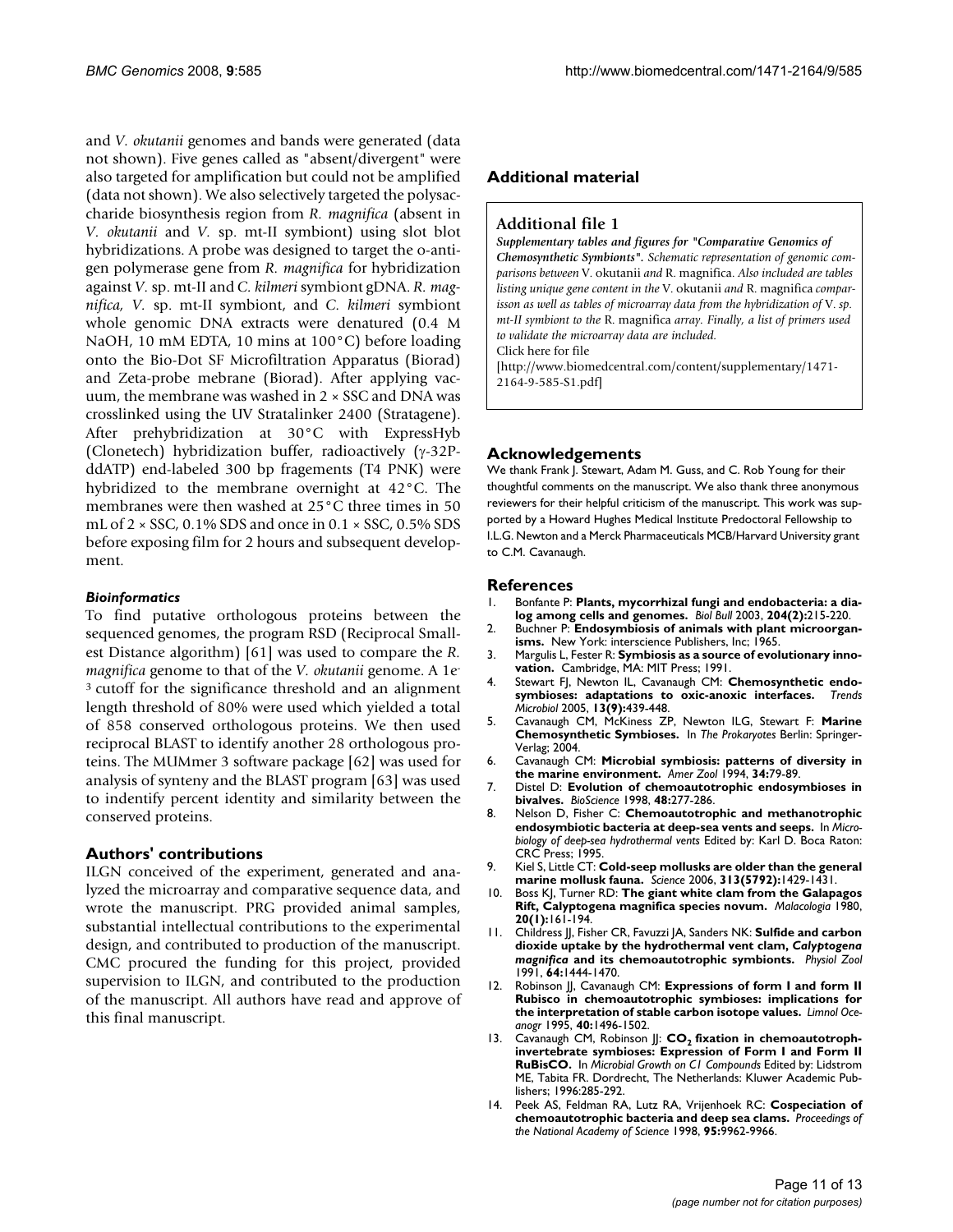- 15. Cary SC, Giovannoni SJ: **[Transovarial inheritance of endosymbi](http://www.ncbi.nlm.nih.gov/entrez/query.fcgi?cmd=Retrieve&db=PubMed&dopt=Abstract&list_uids=8100068)[otic bacteria in clams inhabiting deep-sea hydrothermal](http://www.ncbi.nlm.nih.gov/entrez/query.fcgi?cmd=Retrieve&db=PubMed&dopt=Abstract&list_uids=8100068) [vents and cold seeps.](http://www.ncbi.nlm.nih.gov/entrez/query.fcgi?cmd=Retrieve&db=PubMed&dopt=Abstract&list_uids=8100068)** *Proceedings Of The National Academy Of Sciences Of The United States Of America* 1993, **90(12):**5695-5699.
- 16. Endow K, Ohta S: **Occurrence of bacteria in the primary oocytes of the vesicomyid clam** *Calyptogena soyoae***.** *Mar Ecol Prog Ser* 1990, **64:**309-311.
- 17. Wernegreen JJ: [Endosymbiosis: lessons in conflict resolution.](http://www.ncbi.nlm.nih.gov/entrez/query.fcgi?cmd=Retrieve&db=PubMed&dopt=Abstract&list_uids=15024418) *PLoS Biol* 2004, **2(3):**E68.
- 18. Akman L, Yamashita A, Watanabe H, Oshima K, Shiba T, Hattori M, Aksoy S: **[Genome sequence of the endocellular obligate sym](http://www.ncbi.nlm.nih.gov/entrez/query.fcgi?cmd=Retrieve&db=PubMed&dopt=Abstract&list_uids=12219091)[biont of tsetse flies, Wigglesworthia glossinidia.](http://www.ncbi.nlm.nih.gov/entrez/query.fcgi?cmd=Retrieve&db=PubMed&dopt=Abstract&list_uids=12219091)** *Nat Genet* 2002, **32(3):**402-407.
- 19. Wernegreen JJ, Lazarus AB, Degnan PH: **[Small genome of Candi](http://www.ncbi.nlm.nih.gov/entrez/query.fcgi?cmd=Retrieve&db=PubMed&dopt=Abstract&list_uids=12177348)**datus Blochmannia, the bacterial endosymbiont of Cam-<br>ponotus, implies irreversible specialization to an **ponotus, implies irreversible specialization to an [intracellular lifestyle.](http://www.ncbi.nlm.nih.gov/entrez/query.fcgi?cmd=Retrieve&db=PubMed&dopt=Abstract&list_uids=12177348)** *Microbiology* 2002, **148(Pt 8):**2551-2556.
- 20. van Ham RC, Kamerbeek J, Palacios C, Rausell C, Abascal F, Bastolla U, Fernandez JM, Jimenez L, Postigo M, Silva FJ, *et al.*: **[Reductive](http://www.ncbi.nlm.nih.gov/entrez/query.fcgi?cmd=Retrieve&db=PubMed&dopt=Abstract&list_uids=12522265) [genome evolution in Buchnera aphidicola.](http://www.ncbi.nlm.nih.gov/entrez/query.fcgi?cmd=Retrieve&db=PubMed&dopt=Abstract&list_uids=12522265)** *Proc Natl Acad Sci USA* 2003, **100(2):**581-586.
- 21. Wu D, Daugherty SC, Aken SE, Pai GH, Watkins KL, Khouri H, Tallon LJ, Zaborsky JM, Dunbar HE, Tran PL, *et al.*: **[Metabolic comple](http://www.ncbi.nlm.nih.gov/entrez/query.fcgi?cmd=Retrieve&db=PubMed&dopt=Abstract&list_uids=16729848)[mentarity and genomics of the dual bacterial symbiosis of](http://www.ncbi.nlm.nih.gov/entrez/query.fcgi?cmd=Retrieve&db=PubMed&dopt=Abstract&list_uids=16729848) [sharpshooters.](http://www.ncbi.nlm.nih.gov/entrez/query.fcgi?cmd=Retrieve&db=PubMed&dopt=Abstract&list_uids=16729848)** *PLoS Biol* 2006, **4(6):**e188.
- Tamas I, Klasson L, Canback B, Naslund AK, Eriksson AS, Wernegreen JJ, Sandstrom JP, Moran NA, Andersson SG: **[50 million](http://www.ncbi.nlm.nih.gov/entrez/query.fcgi?cmd=Retrieve&db=PubMed&dopt=Abstract&list_uids=12089438) [years of genomic stasis in endosymbiotic bacteria.](http://www.ncbi.nlm.nih.gov/entrez/query.fcgi?cmd=Retrieve&db=PubMed&dopt=Abstract&list_uids=12089438)** *Science* 2002, **296(5577):**2376-2379.
- 23. Canback B, Tamas I, Andersson SG: **[A phylogenomic study of](http://www.ncbi.nlm.nih.gov/entrez/query.fcgi?cmd=Retrieve&db=PubMed&dopt=Abstract&list_uids=15014155) [endosymbiotic bacteria.](http://www.ncbi.nlm.nih.gov/entrez/query.fcgi?cmd=Retrieve&db=PubMed&dopt=Abstract&list_uids=15014155)** *Mol Biol Evol* 2004, **21(6):**1110-1122.
- 24. Latorre A, Gil R, Silva FJ, Moya A: **[Chromosomal stasis versus](http://www.ncbi.nlm.nih.gov/entrez/query.fcgi?cmd=Retrieve&db=PubMed&dopt=Abstract&list_uids=16118664) [plasmid plasticity in aphid endosymbiont Buchnera aphidi](http://www.ncbi.nlm.nih.gov/entrez/query.fcgi?cmd=Retrieve&db=PubMed&dopt=Abstract&list_uids=16118664)[cola.](http://www.ncbi.nlm.nih.gov/entrez/query.fcgi?cmd=Retrieve&db=PubMed&dopt=Abstract&list_uids=16118664)** *Heredity* 2005, **95(5):**339-347.
- 25. Degnan PH, Lazarus AB, Wernegreen JJ: **[Genome sequence of](http://www.ncbi.nlm.nih.gov/entrez/query.fcgi?cmd=Retrieve&db=PubMed&dopt=Abstract&list_uids=16077009) [Blochmannia pennsylvanicus indicates parallel evolutionary](http://www.ncbi.nlm.nih.gov/entrez/query.fcgi?cmd=Retrieve&db=PubMed&dopt=Abstract&list_uids=16077009) [trends among bacterial mutualists of insects.](http://www.ncbi.nlm.nih.gov/entrez/query.fcgi?cmd=Retrieve&db=PubMed&dopt=Abstract&list_uids=16077009)** *Genome Res* 2005, **15(8):**1023-1033.
- 26. Zientz E, Dandekar T, Gross R: **[Metabolic interdependence of](http://www.ncbi.nlm.nih.gov/entrez/query.fcgi?cmd=Retrieve&db=PubMed&dopt=Abstract&list_uids=15590782) [obligate intracellular bacteria and their insect hosts.](http://www.ncbi.nlm.nih.gov/entrez/query.fcgi?cmd=Retrieve&db=PubMed&dopt=Abstract&list_uids=15590782)** *Microbiol Mol Biol Rev* 2004, **68(4):**745-770.
- 27. McGraw EA, O'Neill SL: **[Evolution of Wolbachia pipientis trans](http://www.ncbi.nlm.nih.gov/entrez/query.fcgi?cmd=Retrieve&db=PubMed&dopt=Abstract&list_uids=10390640)[mission dynamics in insects.](http://www.ncbi.nlm.nih.gov/entrez/query.fcgi?cmd=Retrieve&db=PubMed&dopt=Abstract&list_uids=10390640)** *Trends Microbiol* 1999, **7(7):**297-302.
- 28. Noda H, Miyoshi T, Zhang Q, Watanabe K, Deng K, Hoshizaki S: **[Wolbachia infection shared among planthoppers \(Homop](http://www.ncbi.nlm.nih.gov/entrez/query.fcgi?cmd=Retrieve&db=PubMed&dopt=Abstract&list_uids=11555254)tera: Delphacidae) and their endoparasite (Strepsiptera: Elenchidae): a probable case of interspecies transmission.** *Mol Ecol* 2001, **10(8):**2101-2106.
- 29. Fenn K, Blaxter M: **Wolbachia genomes: revealing the biology of parasitism and mutualism.** *Trends in Parasitology* 2005, **22:**60-65.
- 30. Wu M, Sun LV, Vamathevan J, Riegler M, Deboy R, Brownlie JC, McGraw EA, Martin W, Esser C, Ahmadinejad N, *et al.*: **[Phyloge](http://www.ncbi.nlm.nih.gov/entrez/query.fcgi?cmd=Retrieve&db=PubMed&dopt=Abstract&list_uids=15024419)[nomics of the reproductive parasite Wolbachia pipientis](http://www.ncbi.nlm.nih.gov/entrez/query.fcgi?cmd=Retrieve&db=PubMed&dopt=Abstract&list_uids=15024419) wMel: a streamlined genome overrun by mobile genetic ele[ments.](http://www.ncbi.nlm.nih.gov/entrez/query.fcgi?cmd=Retrieve&db=PubMed&dopt=Abstract&list_uids=15024419)** *PLoS Biol* 2004, **2(3):**E69.
- 31. Stewart FJ, Young CR, Cavanaugh CM: **[Lateral symbiont acquisi](http://www.ncbi.nlm.nih.gov/entrez/query.fcgi?cmd=Retrieve&db=PubMed&dopt=Abstract&list_uids=18192696)[tion in a maternally transmitted chemosynthetic clam endo](http://www.ncbi.nlm.nih.gov/entrez/query.fcgi?cmd=Retrieve&db=PubMed&dopt=Abstract&list_uids=18192696)[symbiosis.](http://www.ncbi.nlm.nih.gov/entrez/query.fcgi?cmd=Retrieve&db=PubMed&dopt=Abstract&list_uids=18192696)** *Mol Biol Evol* 2008, **25(4):**673-687.
- 32. Stewart FJ: **Genetic diversification and evolution of chemosynthetic endosymbionts in deep-sea clams (Vesicomyidae).** Cambridge: Harvard University; 2008.
- 33. Newton IL, Woyke T, Auchtung TA, Dilly GF, Dutton RJ, Fisher MC, Fontanez KM, Lau E, Stewart FJ, Richardson PM, *et al.*: **[The Calyp](http://www.ncbi.nlm.nih.gov/entrez/query.fcgi?cmd=Retrieve&db=PubMed&dopt=Abstract&list_uids=17303757)[togena magnifica chemoautotrophic symbiont genome.](http://www.ncbi.nlm.nih.gov/entrez/query.fcgi?cmd=Retrieve&db=PubMed&dopt=Abstract&list_uids=17303757)** *Science* 2007, **315(5814):**998-1000.
- 34. Kuwahara H, Yoshida T, Takaki Y, Shimamura S, Nishi S, Harada M, Matsuyama K, Takishita K, Kawato M, Uematsu K, *et al.*: **[Reduced](http://www.ncbi.nlm.nih.gov/entrez/query.fcgi?cmd=Retrieve&db=PubMed&dopt=Abstract&list_uids=17493812) [genome of the thioautotrophic intracellular symbiont in a](http://www.ncbi.nlm.nih.gov/entrez/query.fcgi?cmd=Retrieve&db=PubMed&dopt=Abstract&list_uids=17493812) [deep-sea clam, Calyptogena okutanii.](http://www.ncbi.nlm.nih.gov/entrez/query.fcgi?cmd=Retrieve&db=PubMed&dopt=Abstract&list_uids=17493812)** *Curr Biol* 2007, **17(10):**881-886.
- 35. McGraw E, O'Neill S: **Evolution of** *Wolbachia pipientis* **[transmis](http://www.ncbi.nlm.nih.gov/entrez/query.fcgi?cmd=Retrieve&db=PubMed&dopt=Abstract&list_uids=10390640)[sion dynamics in insects.](http://www.ncbi.nlm.nih.gov/entrez/query.fcgi?cmd=Retrieve&db=PubMed&dopt=Abstract&list_uids=10390640)** *Trends Microbiol* 1999, **7:**297-302.
- 36. Moran NA: **[Tracing the evolution of gene loss in obligate bac](http://www.ncbi.nlm.nih.gov/entrez/query.fcgi?cmd=Retrieve&db=PubMed&dopt=Abstract&list_uids=14572545)[terial symbionts.](http://www.ncbi.nlm.nih.gov/entrez/query.fcgi?cmd=Retrieve&db=PubMed&dopt=Abstract&list_uids=14572545)** *Curr Opin Microbiol* 2003, **6(5):**512-518.
- 37. Jannasch HW, Wirsen CO, Nelson DC, Robertson LA: **Thiomicrospira crunogena sp. nov., a colorless sulfur-oxidizing bacterium from a deep-sea hydrothermal vent.** *Int J Syst Bacteriol* 1985, **35:**422-424.
- 38. Scott KM, Sievert SM, Abril FN, Ball LA, Barrett CJ, Blake RA, Boller AJ, Chain PS, Clark JA, Davis CR, *et al.*: **[The genome of deep-sea](http://www.ncbi.nlm.nih.gov/entrez/query.fcgi?cmd=Retrieve&db=PubMed&dopt=Abstract&list_uids=17105352) [vent chemolithoautotroph Thiomicrospira crunogena XCL-](http://www.ncbi.nlm.nih.gov/entrez/query.fcgi?cmd=Retrieve&db=PubMed&dopt=Abstract&list_uids=17105352)[2.](http://www.ncbi.nlm.nih.gov/entrez/query.fcgi?cmd=Retrieve&db=PubMed&dopt=Abstract&list_uids=17105352)** *PLoS Biol* 2006, **4(12):**e383.
- 39. Kuwahara H, Takaki Y, Yoshida T, Shimamura S, Takishita K, Reimer JD, Kato C, Maruyama T: **[Reductive genome evolution in chem](http://www.ncbi.nlm.nih.gov/entrez/query.fcgi?cmd=Retrieve&db=PubMed&dopt=Abstract&list_uids=18305898)[oautotrophic intracellular symbionts of deep-sea Calyp](http://www.ncbi.nlm.nih.gov/entrez/query.fcgi?cmd=Retrieve&db=PubMed&dopt=Abstract&list_uids=18305898)[togena clams.](http://www.ncbi.nlm.nih.gov/entrez/query.fcgi?cmd=Retrieve&db=PubMed&dopt=Abstract&list_uids=18305898)** *Extremophiles* 2008, **12(3):**365-374.
- 40. Goffredi SK, Hurtado LA, Hallam S, Vrijenhoek RC: **Evolutionary relationships of deep-sea vent and cold seep clams (Mollusca: Vesicomyidae) of the "pacifica/lepta" species complex.** *Marine Biology* 2003, **142(2):**311-320.
- Kato-Maeda M, Rhee JT, Gingeras TR, Salamon H, Drenkow J, Smittipat N, Small PM: **[Comparing genomes within the species Myco](http://www.ncbi.nlm.nih.gov/entrez/query.fcgi?cmd=Retrieve&db=PubMed&dopt=Abstract&list_uids=11282970)[bacterium tuberculosis.](http://www.ncbi.nlm.nih.gov/entrez/query.fcgi?cmd=Retrieve&db=PubMed&dopt=Abstract&list_uids=11282970)** *Genome Res* 2001, **11(4):**547-554.
- 42. Marokhazi J, Waterfield N, LeGoff G, Feil E, Stabler R, Hinds J, Fodor A, ffrench-Constant RH: **[Using a DNA microarray to investigate](http://www.ncbi.nlm.nih.gov/entrez/query.fcgi?cmd=Retrieve&db=PubMed&dopt=Abstract&list_uids=12867479) [the distribution of insect virulence factors in strains of pho](http://www.ncbi.nlm.nih.gov/entrez/query.fcgi?cmd=Retrieve&db=PubMed&dopt=Abstract&list_uids=12867479)[torhabdus bacteria.](http://www.ncbi.nlm.nih.gov/entrez/query.fcgi?cmd=Retrieve&db=PubMed&dopt=Abstract&list_uids=12867479)** *J Bacteriol* 2003, **185(15):**4648-4656.
- 43. Wolfgang MC, Kulasekara BR, Liang X, Boyd D, Wu K, Yang Q, Miyada CG, Lory S: **[Conservation of genome content and viru](http://www.ncbi.nlm.nih.gov/entrez/query.fcgi?cmd=Retrieve&db=PubMed&dopt=Abstract&list_uids=12815109)[lence determinants among clinical and environmental](http://www.ncbi.nlm.nih.gov/entrez/query.fcgi?cmd=Retrieve&db=PubMed&dopt=Abstract&list_uids=12815109) [isolates of Pseudomonas aeruginosa.](http://www.ncbi.nlm.nih.gov/entrez/query.fcgi?cmd=Retrieve&db=PubMed&dopt=Abstract&list_uids=12815109)** *Proc Natl Acad Sci USA* 2003, **100(14):**8484-8489.
- 44. Cassat JE, Dunman PM, McAleese F, Murphy E, Projan SJ, Smeltzer MS: **[Comparative genomics of Staphylococcus aureus muscu](http://www.ncbi.nlm.nih.gov/entrez/query.fcgi?cmd=Retrieve&db=PubMed&dopt=Abstract&list_uids=15629929)[loskeletal isolates.](http://www.ncbi.nlm.nih.gov/entrez/query.fcgi?cmd=Retrieve&db=PubMed&dopt=Abstract&list_uids=15629929)** *J Bacteriol* 2005, **187(2):**576-592.
- 45. Stolz JF, Basu P: **[Evolution of nitrate reductase: molecular and](http://www.ncbi.nlm.nih.gov/entrez/query.fcgi?cmd=Retrieve&db=PubMed&dopt=Abstract&list_uids=11921398) [structural variations on a common function.](http://www.ncbi.nlm.nih.gov/entrez/query.fcgi?cmd=Retrieve&db=PubMed&dopt=Abstract&list_uids=11921398)** *Chembiochem* 2002, **3(2–3):**198-206.
- 46. Wood AP, Aurikko JP, Kelly DP: **[A challenge for 21st century](http://www.ncbi.nlm.nih.gov/entrez/query.fcgi?cmd=Retrieve&db=PubMed&dopt=Abstract&list_uids=15449607) [molecular biology and biochemistry: what are the causes of](http://www.ncbi.nlm.nih.gov/entrez/query.fcgi?cmd=Retrieve&db=PubMed&dopt=Abstract&list_uids=15449607) [obligate autotrophy and methanotrophy?](http://www.ncbi.nlm.nih.gov/entrez/query.fcgi?cmd=Retrieve&db=PubMed&dopt=Abstract&list_uids=15449607)** *Fems Microbiology Reviews* 2004, **28(3):**335-352.
- 47. Shively JM, van Keulen G, Meijer WG: **[Something from almost](http://www.ncbi.nlm.nih.gov/entrez/query.fcgi?cmd=Retrieve&db=PubMed&dopt=Abstract&list_uids=9891798) [nothing: carbon dioxide fixation in chemoautotrophs.](http://www.ncbi.nlm.nih.gov/entrez/query.fcgi?cmd=Retrieve&db=PubMed&dopt=Abstract&list_uids=9891798)** *Annu Rev Microbiol* 1998, **52:**191-230.
- Cannon GC, Bradburne CE, Aldrich HC, Baker SH, Heinhorst S, Shively JM: **[Microcompartments in prokaryotes: carboxysomes](http://www.ncbi.nlm.nih.gov/entrez/query.fcgi?cmd=Retrieve&db=PubMed&dopt=Abstract&list_uids=11722879) [and related polyhedra.](http://www.ncbi.nlm.nih.gov/entrez/query.fcgi?cmd=Retrieve&db=PubMed&dopt=Abstract&list_uids=11722879)** *Appl Environ Microbiol* 2001, **67(12):**5351-5361.
- Scott KM: [A delta13C-based carbon flux model for the hydro](http://www.ncbi.nlm.nih.gov/entrez/query.fcgi?cmd=Retrieve&db=PubMed&dopt=Abstract&list_uids=12713468)**[thermal vent chemoautotrophic symbiosis Riftia pachyptila](http://www.ncbi.nlm.nih.gov/entrez/query.fcgi?cmd=Retrieve&db=PubMed&dopt=Abstract&list_uids=12713468) predicts sizeable CO(2) gradients at the host-symbiont [interface.](http://www.ncbi.nlm.nih.gov/entrez/query.fcgi?cmd=Retrieve&db=PubMed&dopt=Abstract&list_uids=12713468)** *Environ Microbiol* 2003, **5(5):**424-432.
- 50. Pires RH, Venceslau SS, Morais F, Teixeira M, Xavier AV, Pereira IA: **[Characterization of the Desulfovibrio desulfuricans ATCC](http://www.ncbi.nlm.nih.gov/entrez/query.fcgi?cmd=Retrieve&db=PubMed&dopt=Abstract&list_uids=16388601) 27774 DsrMKJOP complex – a membrane-bound redox [complex involved in the sulfate respiratory pathway.](http://www.ncbi.nlm.nih.gov/entrez/query.fcgi?cmd=Retrieve&db=PubMed&dopt=Abstract&list_uids=16388601)** *Biochemistry* 2006, **45(1):**249-262.
- 51. Dahl C, Engels S, Pott-Sperling AS, Schulte A, Sander J, Lubbe Y, Deuster O, Brune DC: **[Novel genes of the dsr gene cluster and](http://www.ncbi.nlm.nih.gov/entrez/query.fcgi?cmd=Retrieve&db=PubMed&dopt=Abstract&list_uids=15687204) [evidence for close interaction of Dsr proteins during sulfur](http://www.ncbi.nlm.nih.gov/entrez/query.fcgi?cmd=Retrieve&db=PubMed&dopt=Abstract&list_uids=15687204) oxidation in the phototrophic sulfur bacterium Allochroma[tium vinosum.](http://www.ncbi.nlm.nih.gov/entrez/query.fcgi?cmd=Retrieve&db=PubMed&dopt=Abstract&list_uids=15687204)** *J Bacteriol* 2005, **187(4):**1392-1404.
- 52. Blasco F, Iobbi C, Giordano G, Chippaux M, Bonnefoy V: **[Nitrate](http://www.ncbi.nlm.nih.gov/entrez/query.fcgi?cmd=Retrieve&db=PubMed&dopt=Abstract&list_uids=2674654) [reductase of Escherichia coli: completion of the nucleotide](http://www.ncbi.nlm.nih.gov/entrez/query.fcgi?cmd=Retrieve&db=PubMed&dopt=Abstract&list_uids=2674654) sequence of the nar operon and reassessment of the role of the alpha and beta subunits in iron binding and electron [transfer.](http://www.ncbi.nlm.nih.gov/entrez/query.fcgi?cmd=Retrieve&db=PubMed&dopt=Abstract&list_uids=2674654)** *Mol Gen Genet* 1989, **218(2):**249-256.
- 53. Jormakka M, Richardson D, Byrne B, Iwata S: **[Architecture of](http://www.ncbi.nlm.nih.gov/entrez/query.fcgi?cmd=Retrieve&db=PubMed&dopt=Abstract&list_uids=14725769) [NarGH reveals a structural classification of Mo-bisMGD](http://www.ncbi.nlm.nih.gov/entrez/query.fcgi?cmd=Retrieve&db=PubMed&dopt=Abstract&list_uids=14725769) [enzymes.](http://www.ncbi.nlm.nih.gov/entrez/query.fcgi?cmd=Retrieve&db=PubMed&dopt=Abstract&list_uids=14725769)** *Structure* 2004, **12(1):**95-104.
- Johnson KS, Childress JJ, Hessler RR, Sakamoto-Arnold CM, Beehler CL: **Chemical and biological interactions in the Rose Garden hydrothermal vent field, Galapagos spreading center.** *Deep-Sea Research* 1988, **35:**1723-1744.
- 55. Masuzawa T, Handa N, Kitagawa H, Kusakabe M: **Sulfate reduction using methane in sediments beneath a bathyal "cold seep" giant clam community off Hatsushima Island, Sagami Bay, Japan.** *Earth and Planetary Science Letters* 1992, **110:**39-50.